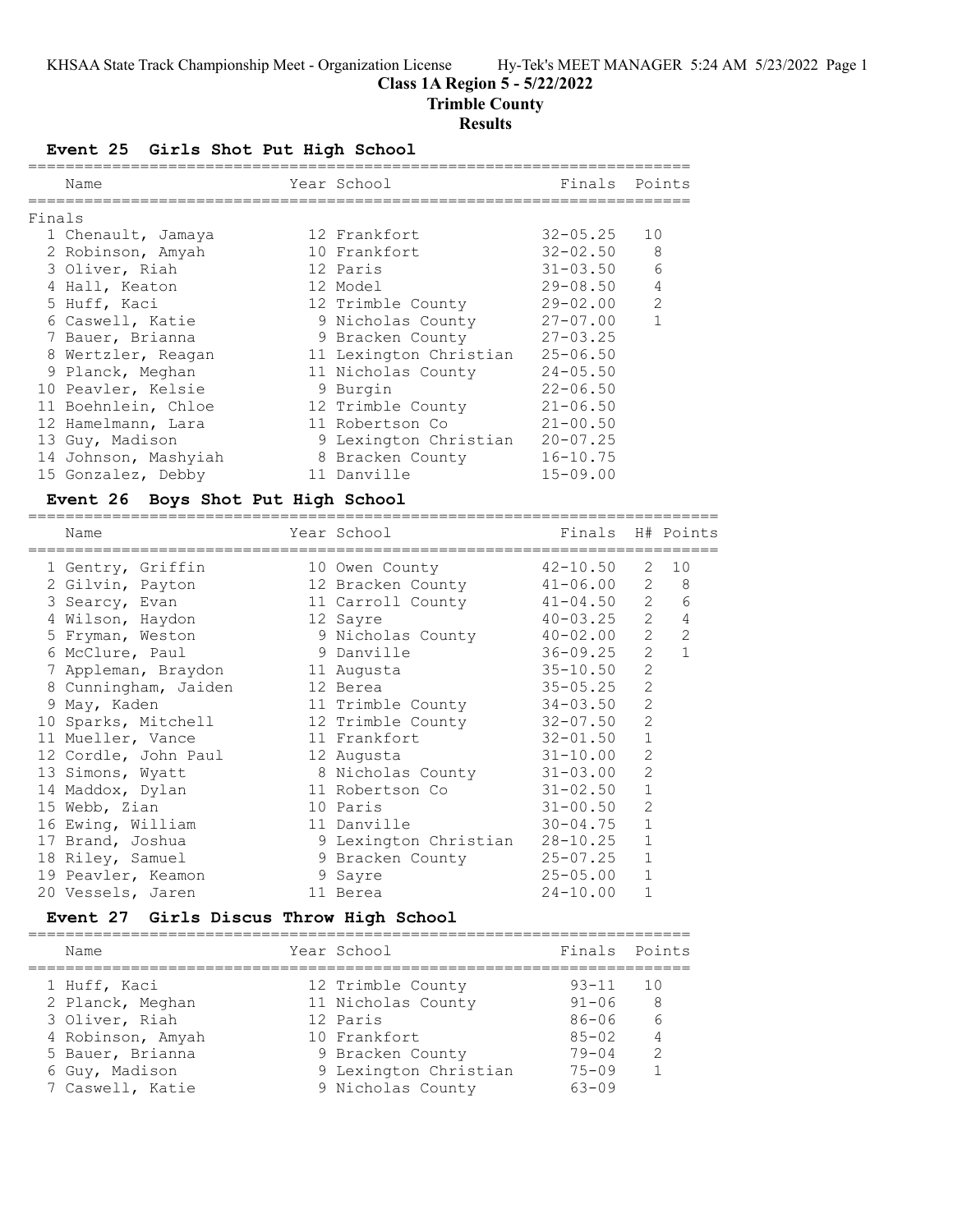#### **Class 1A Region 5 - 5/22/2022**

**Trimble County**

#### **Results**

#### **....Event 27 Girls Discus Throw High School**

| 8 Boehnlein, Chloe   | 12 Trimble County | $61 - 08$ |
|----------------------|-------------------|-----------|
| 9 Murphy, Rheanna    | 11 Frankfort      | $61 - 04$ |
| 10 Peavler, Kelsie   | 9 Burgin          | $60 - 02$ |
| 11 Johnson, Mashyiah | 8 Bracken County  | $42 - 09$ |
| 12 Gonzalez, Debby   | 11 Danville       | $37 - 01$ |

#### **Event 28 Boys Discus Throw High School**

========================================================================== Name Year School Finals H# Points ========================================================================== 1 Searcy, Evan 11 Carroll County 119-09 2 10 2 Wilson, Haydon 12 Sayre 119-00 2 8 3 Gilvin, Payton 12 Bracken County 117-04 2 6 4 Wynn, Chaynon 12 Trimble County 108-03 2 4 5 Simons, Wyatt 8 Nicholas County 103-11 2 2 6 Appleman, Braydon 11 Augusta 100-04 2 1 7 Mueller, Vance  $11$  Frankfort 97-01 2 8 May, Kaden 11 Trimble County 81-05 2 9 Buck, Ty 12 Sayre 81-03 1 10 Ewing, William 11 Danville 80-06 2 11 Cordle, John Paul 12 Augusta 79-02 2 12 Baumann, Charlie 12 Owen County 77-05 1 13 Dailey, Blake 10 Paris 10 - 68-01 1 14 Johnson, Hunter 7 Bracken County 66-06 1 15 Brand, Joshua 9 Lexington Christian 65-05 1 16 Allen, Tristin 11 Robertson Co 63-04 1 -- Fryman, Weston 9 Nicholas County FOUL 2 -- McClure, Paul 9 Danville FOUL 2

# **Event 29 Girls Long Jump High School**

=======================================================================

| Name                 | Year School            | Finals       | Points         |
|----------------------|------------------------|--------------|----------------|
| 1 Hopper, Jenna Raye | 10 Lexington Christian | 15-03.00     | 10             |
| 2 Doneghy, Jazelynn  | 9 Danville             | $15 - 02.00$ | 8              |
| 3 Mylor, Ava         | 11 Gallatin County     | $14 - 06.50$ | 6              |
| 4 Towles, Jubilee    | 12 Owen County         | $14 - 03.00$ | $\overline{4}$ |
| 5 Chumbley, Katy     | 11 Paris               | $13 - 09.00$ | $\mathcal{L}$  |
| 6 Johnson, Isabella  | 12 Frankfort           | $13 - 05.00$ |                |
| 7 Cranfill, Lucy     | 9 Lexington Christian  | $12 - 11.00$ |                |
| 8 Steiner, Kate      | 12 Paris               | $12 - 02.00$ |                |
| 9 Yelton, Carmen     | 7 Bracken County       | $11 - 11.00$ |                |
| 10 Howerton, Adeline | 10 Trimble County      | $11 - 09.00$ |                |
| 11 Watkins, Jenna    | 7 Nicholas County      | $11 - 08.25$ |                |
| 12 Jones, Emani      | 10 Frankfort           | $11 - 00.00$ |                |
| 13 Takata, Sanae     | 8 Bracken County       | $10 - 10.50$ |                |
| 14 Hamelmann, Lara   | 11 Robertson Co        | $10 - 07.50$ |                |
|                      |                        |              |                |

## **Event 30 Boys Long Jump High School**

| Name             | Year School       | Finals H# Points  |     |     |
|------------------|-------------------|-------------------|-----|-----|
|                  |                   |                   |     |     |
| 1 Cole, Anthony  | 10 Model          | $20 - 08.00$ 2 10 |     |     |
| 2 Gray, Ricky    | 11 Trimble County | 19-03.50          | -2  | - 8 |
| 3 Kelley, Hunter | 12 Trimble County | 18-08.00          | -2. | - 6 |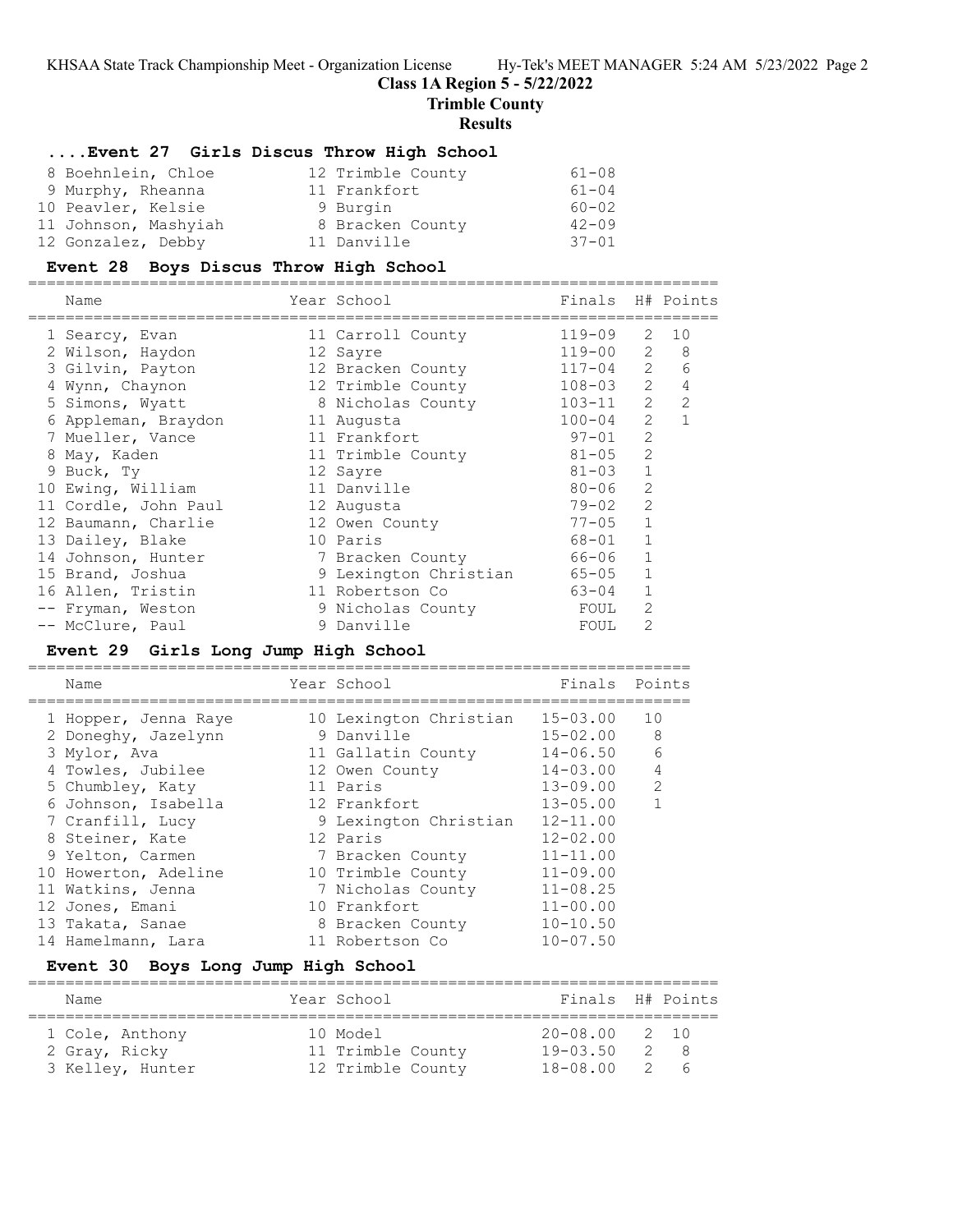**Class 1A Region 5 - 5/22/2022**

**Trimble County**

#### **Results**

| Event 30 Boys Long Jump High School |                       |              |              |                |
|-------------------------------------|-----------------------|--------------|--------------|----------------|
| 4 Koeder, Alex                      | 9 Nicholas County     | $18 - 06.50$ | 2            | $\overline{4}$ |
| 5 Jones, Michael                    | 12 Augusta            | $18 - 03.00$ | 2            | 2              |
| 6 Donovan, Dylan                    | 10 Nicholas County    | $17 - 10.00$ | 2            | 1              |
| 7 Ward, James                       | 11 Model              | $17 - 03.00$ | 1            |                |
| 8 Straub, Bryson                    | 10 Gallatin County    | $17 - 01.00$ | 2            |                |
| 9 Samford, Harrison                 | 8 Lexington Christian | $15 - 08.00$ | 2            |                |
| 9 Miller, David                     | 10 Owen County        | $15 - 08.00$ | 2            |                |
| 11 Norris, Ridhard                  | 10 Danville           | $15 - 02.00$ | $\mathbf{1}$ |                |
| 12 Dailey, Blake                    | 10 Paris              | $15 - 01.50$ | 2            |                |
| 13 Carl, Dallas                     | 8 Bracken County      | $13 - 00.50$ | 1            |                |
| -- Mills, Jesse                     | 7 Bracken County      | FOUL         |              |                |

### **Event 31 Girls Triple Jump High School**

| Name                 |                         |                                                                                                                                                                                                                                                          |                                               |
|----------------------|-------------------------|----------------------------------------------------------------------------------------------------------------------------------------------------------------------------------------------------------------------------------------------------------|-----------------------------------------------|
|                      |                         | $32 - 05.50$                                                                                                                                                                                                                                             | 9                                             |
| 1 Hopper, Jenna Raye |                         |                                                                                                                                                                                                                                                          | 9                                             |
| 3 Doneghy, Jazelynn  |                         | $31 - 08.00$                                                                                                                                                                                                                                             | 6                                             |
| 4 Chumbley, Katy     |                         | $30 - 06.00$                                                                                                                                                                                                                                             | $\overline{4}$                                |
| 5 Hatfield, Kate     |                         |                                                                                                                                                                                                                                                          | 2                                             |
| 6 Staley, Hope       |                         | $29 - 05.00$                                                                                                                                                                                                                                             |                                               |
| 7 Towles, Jubilee    |                         | $29 - 04.00$                                                                                                                                                                                                                                             |                                               |
| 8 Johnson, Isabella  |                         | $29 - 03.50$                                                                                                                                                                                                                                             |                                               |
| 9 Jenkins, Ellie     |                         | $28 - 11.00$                                                                                                                                                                                                                                             |                                               |
| 10 Steiner, Kate     |                         | $28 - 03.00$                                                                                                                                                                                                                                             |                                               |
| 11 Watkins, Jenna    |                         | $26 - 05.50$                                                                                                                                                                                                                                             |                                               |
| 12 Hargett, Natalie  |                         | $25 - 06.00$                                                                                                                                                                                                                                             |                                               |
| 13 Goff, Sapphire    |                         | $25 - 00.50$                                                                                                                                                                                                                                             |                                               |
| -- Yelton, Carmen    |                         | FOUL                                                                                                                                                                                                                                                     |                                               |
|                      | 1 Hockensmith, Shaelynn | Year School<br>11 Frankfort<br>10 Lexington Christian<br>9 Danville<br>11 Paris<br>8 Burgin<br>12 Carroll County<br>12 Owen County<br>12 Frankfort<br>12 Burgin<br>12 Paris<br>7 Nicholas County<br>12 Bracken County<br>10 Danville<br>7 Bracken County | Finals Points<br>$32 - 05.50$<br>$30 - 05.00$ |

# **Event 32 Boys Triple Jump High School**

| Name              | Year School        | Finals       | Points        |
|-------------------|--------------------|--------------|---------------|
| 1 Taylor, Jacobe  | 10 Burgin          | $40 - 05.25$ | 1 O           |
| 2 Watkins, Andrew | 11 Nicholas County | $38 - 09.00$ | 8             |
| 3 Kelley, Hunter  | 12 Trimble County  | $38 - 03.00$ | 6             |
| 4 Franklin, Seth  | 10 Carroll County  | $36 - 04.50$ | 4             |
| 5 Mullins, Luke   | 11 Trimble County  | $34 - 07.00$ | $\mathcal{L}$ |
| 6 Kinman, Grayson | 10 Carroll County  | $31 - 09.00$ |               |
| 7 Carl, Dallas    | 8 Bracken County   | $27 - 06.00$ |               |
|                   |                    |              |               |

### **Event 33 Girls High Jump High School**

| Finals Points<br>Year School<br>Name<br>$4 - 08.00$<br>12 Carroll County<br>1 O<br>1 Staley, Hope<br>2 Hatfield, Kate<br>$J4 - 08.00$<br>8 Burgin<br>8<br>6<br>3 Speaks, Amiyah<br>12 Paris<br>$4 - 06.00$<br>4 Riley, Gineva<br>$4 - 04.00$<br>11 Bracken County<br>10 Trimble County<br>5 Howerton, Adeline<br>$4 - 02.00$<br>$\mathcal{L}$<br>10 Danville<br>6 Goff, Sapphire<br>$4 - 00.00$<br>7 Jeter, Mary Claire<br>$3 - 10.00$<br>8 Nicholas County<br>10 Danville<br>$3 - 08.00$<br>8 Hughes, Makayley |  |  |  |
|-----------------------------------------------------------------------------------------------------------------------------------------------------------------------------------------------------------------------------------------------------------------------------------------------------------------------------------------------------------------------------------------------------------------------------------------------------------------------------------------------------------------|--|--|--|
|                                                                                                                                                                                                                                                                                                                                                                                                                                                                                                                 |  |  |  |
|                                                                                                                                                                                                                                                                                                                                                                                                                                                                                                                 |  |  |  |
|                                                                                                                                                                                                                                                                                                                                                                                                                                                                                                                 |  |  |  |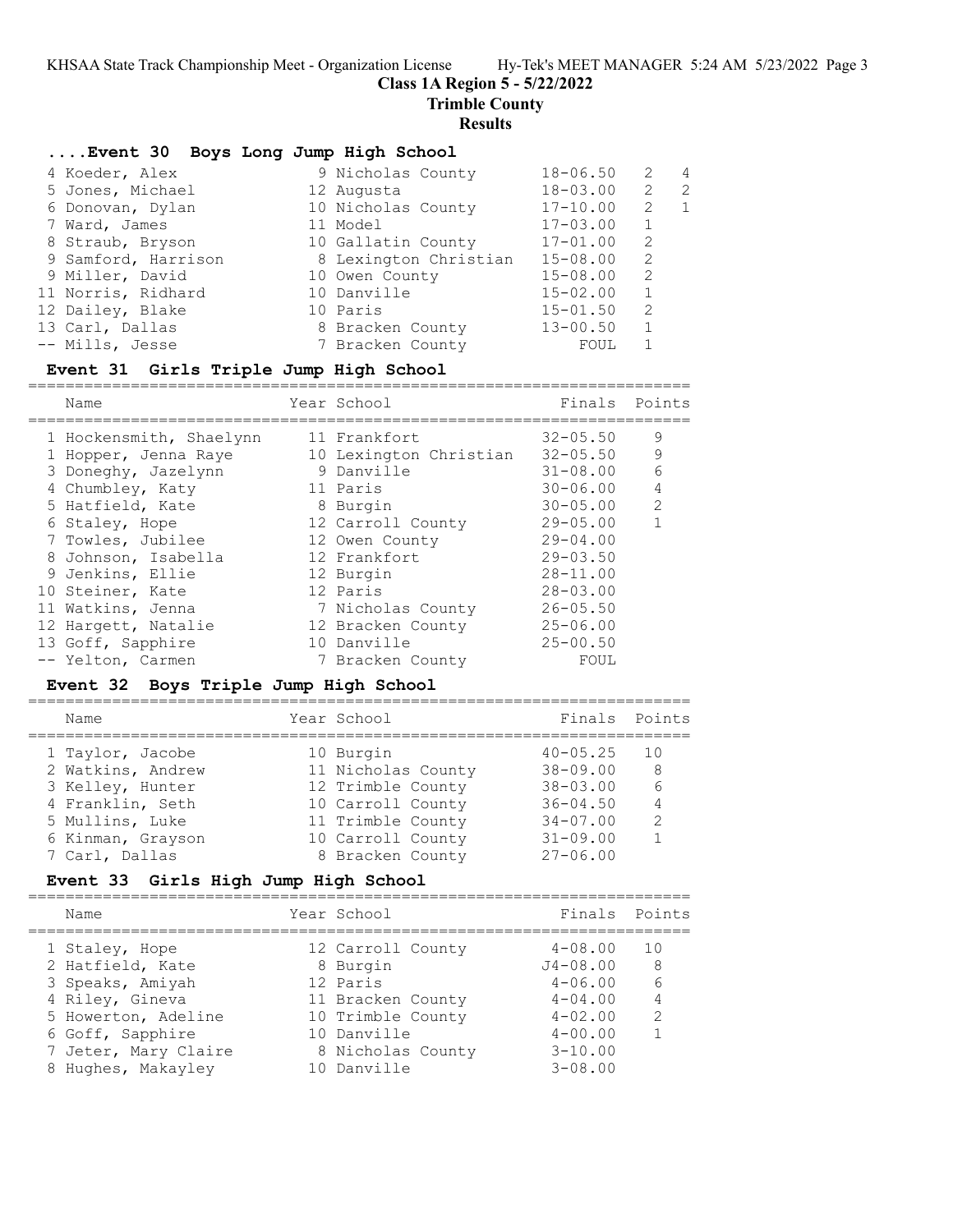**Class 1A Region 5 - 5/22/2022**

**Trimble County**

#### **Results**

### **....Event 33 Girls High Jump High School**

-- Mead, Haley 3 Bracken County 19 NH

### **Event 34 Boys High Jump High School**

| Name                | Year School        | Finals Points |               |
|---------------------|--------------------|---------------|---------------|
| 1 Ragio, Tyller     | 11 Gallatin County | $5 - 10.00$   | 1 N           |
| 2 Koeder, Alex      | 9 Nicholas County  | $J5 - 10.00$  | - 8           |
| 3 Franklin, Seth    | 10 Carroll County  | $5 - 08.00$   | 6             |
| 4 Kelley, Hunter    | 12 Trimble County  | $J5 - 08.00$  | 4             |
| 5 Kainer, Patrick   | 11 Trimble County  | $5 - 06.00$   | $\mathcal{L}$ |
| 6 Fryman, Carter    | 10 Nicholas County | $5 - 02.00$   |               |
| -- Buchanan, Ashton | 9 Bracken County   | NΗ            |               |
| -- Kinman, Grayson  | 10 Carroll County  | NΗ            |               |

#### **Event 35 Girls Pole Vault High School**

### ======================================================================= Year School **Finals** Points ======================================================================= 1 Riley, Gineva 11 Bracken County 5-06.00 10

### **Event 36 Boys Pole Vault High School**

| Name               |  | Year School        | Finals Points |      |  |  |  |
|--------------------|--|--------------------|---------------|------|--|--|--|
| 1 Bachmann, Hunter |  | 10 Trimble County  | $10 - 06.00$  | - 10 |  |  |  |
| 2 Donovan, Dylan   |  | 10 Nicholas County | $10 - 00.00$  |      |  |  |  |

#### **Event 41 Mixed Shot Put Unified**

| Year School<br>Name                                                          | Finals |                                                         |
|------------------------------------------------------------------------------|--------|---------------------------------------------------------|
|                                                                              |        |                                                         |
| M12 Owen County<br>1 Carter, Cameron<br>2 Stafford, Tyler<br>M12 Owen County |        | $41-06.00$ Natalie Newell-9<br>$36-00.50$ Joey Newell-8 |

#### **Event 42 Mixed Long Jump Unified**

| Name                                                                                                                               | Year School                 |                                    | Finals                                                                                                                |                                                           |  |  |  |
|------------------------------------------------------------------------------------------------------------------------------------|-----------------------------|------------------------------------|-----------------------------------------------------------------------------------------------------------------------|-----------------------------------------------------------|--|--|--|
| 1 Carter, Cameron<br>2 Stafford, Tyler                                                                                             |                             | M12 Owen County<br>W12 Owen County |                                                                                                                       | 17-03.00 Natalie Newell-9<br>12-01.00 Elizabeth Newell- 7 |  |  |  |
| Women - High School - Team Rankings - 18 Events Scored                                                                             |                             |                                    |                                                                                                                       |                                                           |  |  |  |
| 1) Lexington Christian<br>3) Trimble County<br>Owen County<br>5)<br>Burgin<br>7)<br>9) Nicholas County<br>11) Sayre<br>13) Augusta | 106<br>67<br>54<br>28<br>15 | 4                                  | 2) Frankfort<br>4) Paris<br>6) Danville<br>8) Gallatin County<br>9) Bracken County<br>12) Carroll County<br>13) Model | 78<br>60<br>51<br>22<br>13                                |  |  |  |
| Men - High School - Team Rankings - 18 Events Scored                                                                               |                             |                                    |                                                                                                                       |                                                           |  |  |  |
| 1) Trimble County                                                                                                                  | 126                         |                                    | 2) Nicholas County                                                                                                    | 98                                                        |  |  |  |